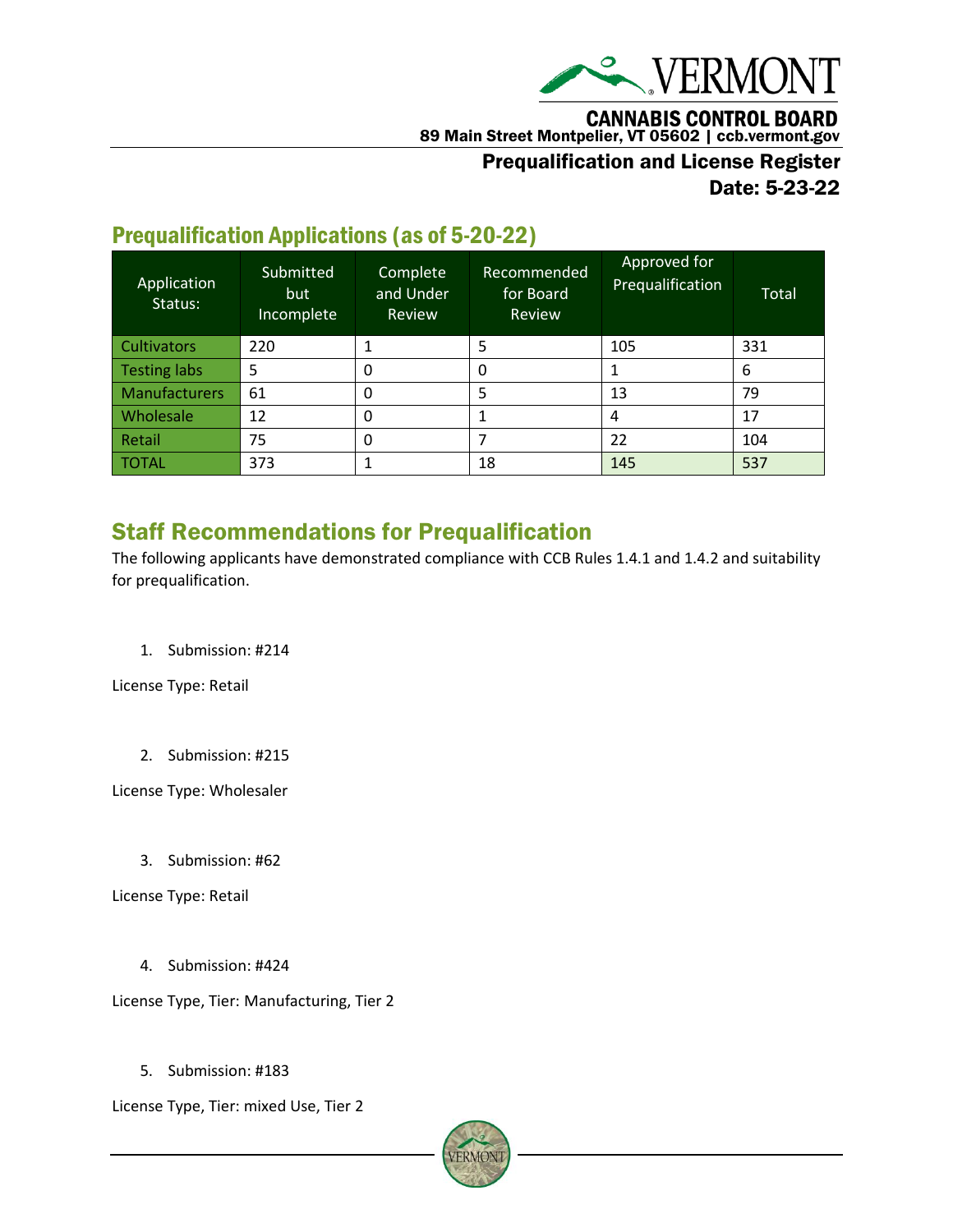

6. Submission: #547

License Type: Retail

7. Submission: #384-B

License Type, Tier: Manufacturing, Tier 2

8. Submission: #110

License Type: Retail

9. Submission: #7

License Type: Retail

10. Submission: #509

License Type, Tier: Outdoor, Tier 1

11. Submission: #487-B

License Type, Tier: Manufacturing, Tier 3

12. Submission: #487-C

License Type: Retail

13. Submission: #415 License Type, Tier: Mixed Use, Tier 3

14. Submission: #90

License Type: Retail

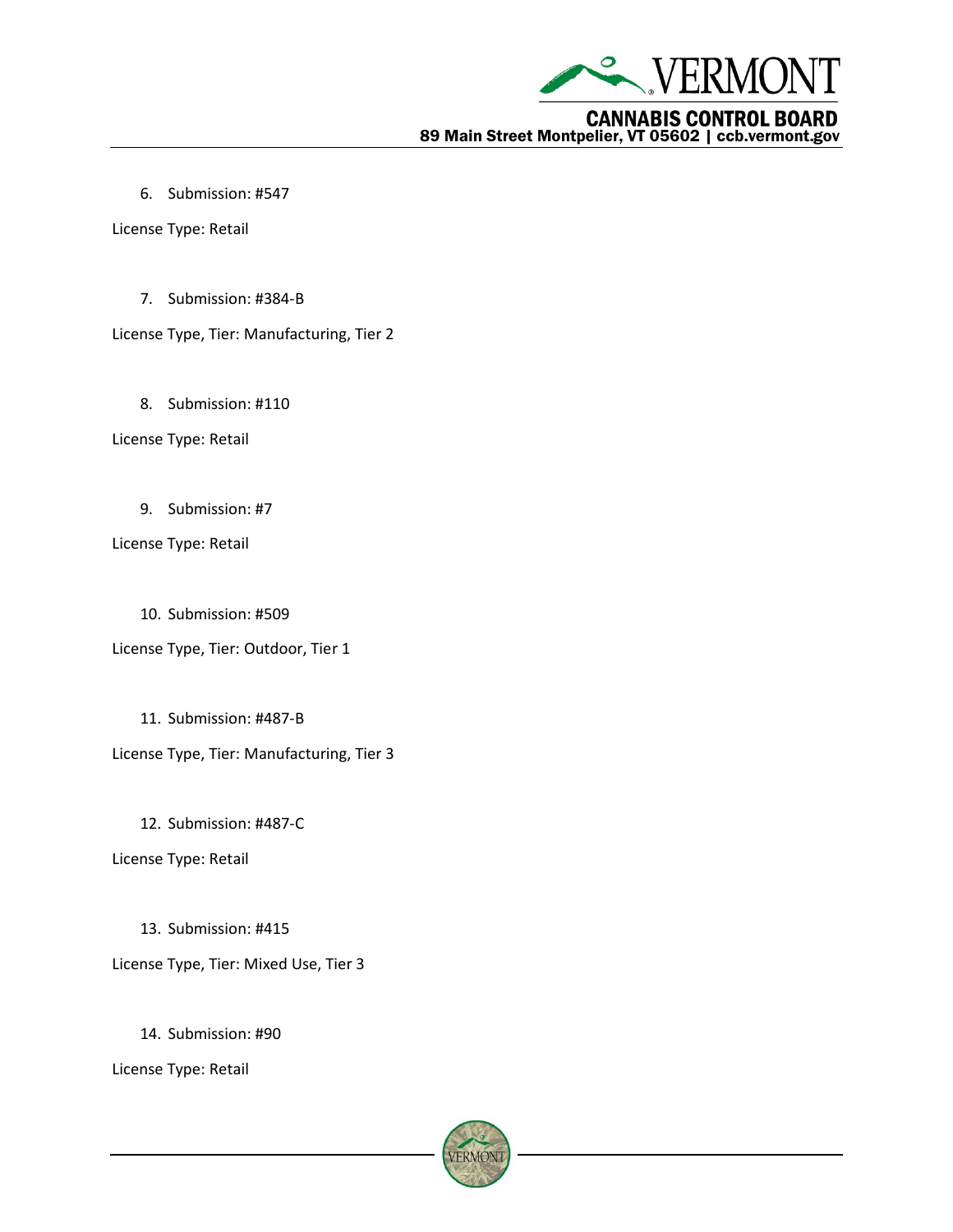

**CANNABIS CONTROL BOARD**<br>89 Main Street Montpelier, VT 05602 | ccb.vermont.gov

15. Submission: #102-B

License Type, Tier: Manufacturing, Tier 1

16. Submission: #496

License Type, Tier: Indoor, Tier 1

17. Submission: #193

License Type, Tier: Manufacturing, Tier 2

18.Submission: #93

License Type, Tier: Outdoor, Tier 3

#### License Applications (as of 5-20-22)

| <b>Application Status:</b>     | Submitted      | Received       | Under<br>Review | Incomplete     | Pending<br><b>Board Review</b> | Total          |
|--------------------------------|----------------|----------------|-----------------|----------------|--------------------------------|----------------|
| Outdoor and                    | 45             | 43             | $\mathbf 0$     | 34             | 3                              | 125            |
| <b>Mixed: Cultivator</b>       |                |                |                 |                |                                |                |
| Tiers 1 and 2                  |                |                |                 |                |                                |                |
| <b>Indoor: Cultivator</b>      | 10             | 19             | $\overline{2}$  | 15             | $\mathbf{1}$                   | 47             |
| Tiers 1 and 2                  |                |                |                 |                |                                |                |
| Outdoor and                    | $\overline{7}$ | $\overline{4}$ | $\mathbf{1}$    | $\overline{3}$ | $\mathbf 0$                    | 15             |
| Mixed: Cultivator              |                |                |                 |                |                                |                |
| Tiers 3 and up                 |                |                |                 |                |                                |                |
| Indoor: Cultivator             | 3              | 3              | $\mathbf 0$     | $\overline{3}$ | $\mathbf 0$                    | 9              |
| Tiers 3 and up                 | $\mathbf{1}$   | $\mathbf 0$    | $\mathbf 0$     | $\mathbf{1}$   | $\mathbf 0$                    | $\overline{2}$ |
| <b>Testing</b><br>Laboratories |                |                |                 |                |                                |                |
| <b>Manufacturer Tier</b>       | $\mathbf 0$    | $\mathbf 0$    | $\mathbf 0$     | $\mathbf 0$    | $\mathbf 0$                    | $\mathbf 0$    |
| 1                              |                |                |                 |                |                                |                |
| <b>Manufacturer Tier</b>       | $\mathbf 0$    | $\mathbf 0$    | $\mathbf 0$     | $\mathbf 0$    | $\mathbf 0$                    | $\mathbf 0$    |
| -2                             |                |                |                 |                |                                |                |
| <b>Manufacturer Tier</b><br>З  | 0              | $\mathbf 0$    | $\mathbf 0$     | $\mathbf 0$    | $\mathbf 0$                    | $\mathbf 0$    |
| Wholesale                      | $\mathbf 0$    | $\mathbf 0$    | $\mathbf 0$     | $\mathbf 0$    | $\mathbf 0$                    | $\mathbf 0$    |
|                                |                |                |                 |                |                                |                |
| Retail                         | 0              | $\mathbf 0$    | $\mathbf 0$     | $\mathbf 0$    | $\mathbf 0$                    | $\mathbf 0$    |
| Integrated                     | $\mathbf 0$    | $\overline{2}$ | $\mathbf 0$     | $\mathbf 0$    | $\mathbf 0$                    | $\overline{2}$ |
| <b>TOTAL</b>                   | 66             | 71             | 3               | 56             | $\overline{4}$                 | 200            |

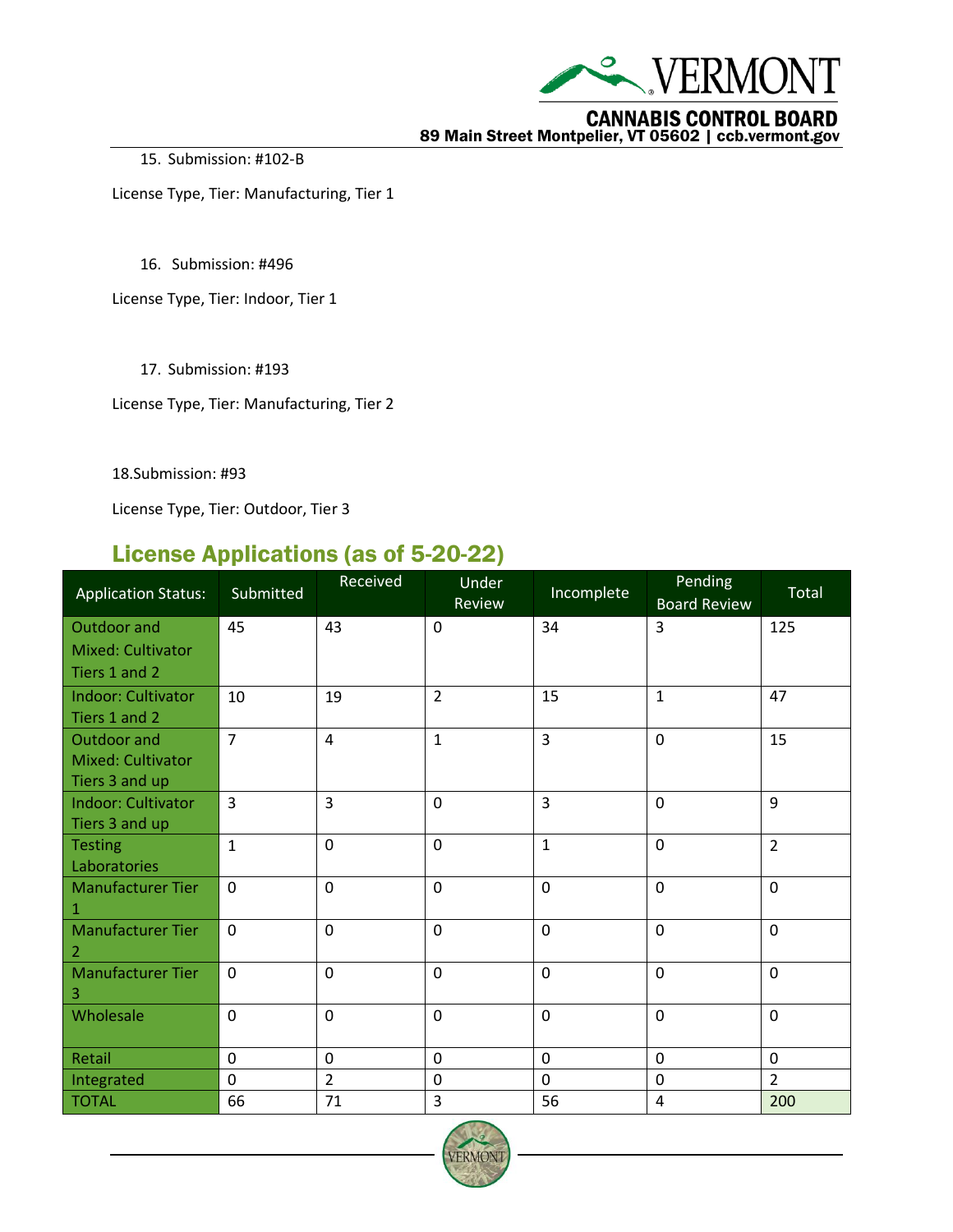

#### Staff Recommendation for a Cannabis Establishment License

The following applicants have demonstrated compliance with CCB Rules 1.4 and 1.5 and suitability for licensure.

- 1. Business Name: Armetra Wilcox LLC License Type, Tier: Outdoor Cultivator Tier 1 Small Cultivator Location: Whitingham Priority status: Social Equity
- 2. Business Name: Doh Yey Smokieez License Type, Tier: Indoor Cultivator Tier 1 Small Cultivator Location: Bristol Priority status: Social Equity
- 3. Business Name: Green Mountain Kana License Type, Tier: Mixed Cultivator Tier 1 Small Cultivator Location: Chelsea Priority status: Social Equity

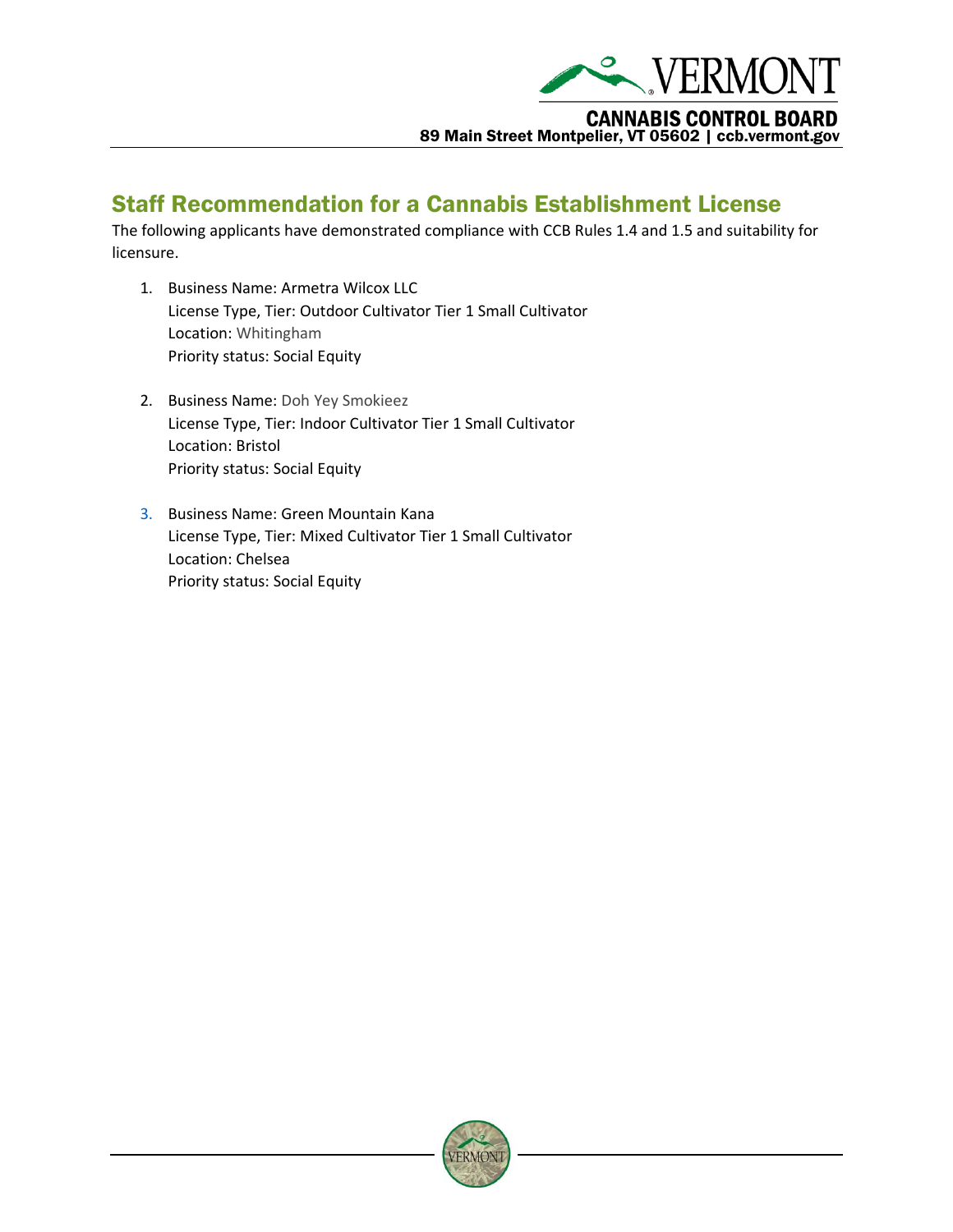

89 Main Street Montpelier, VT 05602 | ccb.vermont.gov

## Social Equity License Applications (as of 5-20-22)

| Application<br>Status: | Submitted | Received' | <b>Under Review</b> | Incomplete | Pending<br><b>Board Review</b> | <b>Total</b> |
|------------------------|-----------|-----------|---------------------|------------|--------------------------------|--------------|
| <b>Social Equity</b>   |           | -         |                     | 29         |                                | 37           |
|                        |           |           |                     |            |                                |              |

## Staff Recommendations for Social Equity Status

Staff recommend this applicant for social equity status, as applicant meets the criteria for socially disadvantaged individual as defined in Board Rule 1.1.3(q).

- 1. Submission Number: S-000000160 License Type: Indoor Cultivator Tier 1 Small Cultivator
- 2. Submission Number: S-000000233

License Type: Mixed Use Cultivation Tier 1

# Staff Recommendations for Denial of Social Equity Status

1. Submission Number: S-000000076

License Type: Indoor Cultivation Tier 1

Staff recommend this applicant for social equity status be denied, as applicant does not meet the criteria for socially disadvantaged individual as defined in Board Rule 1.1.3(q).